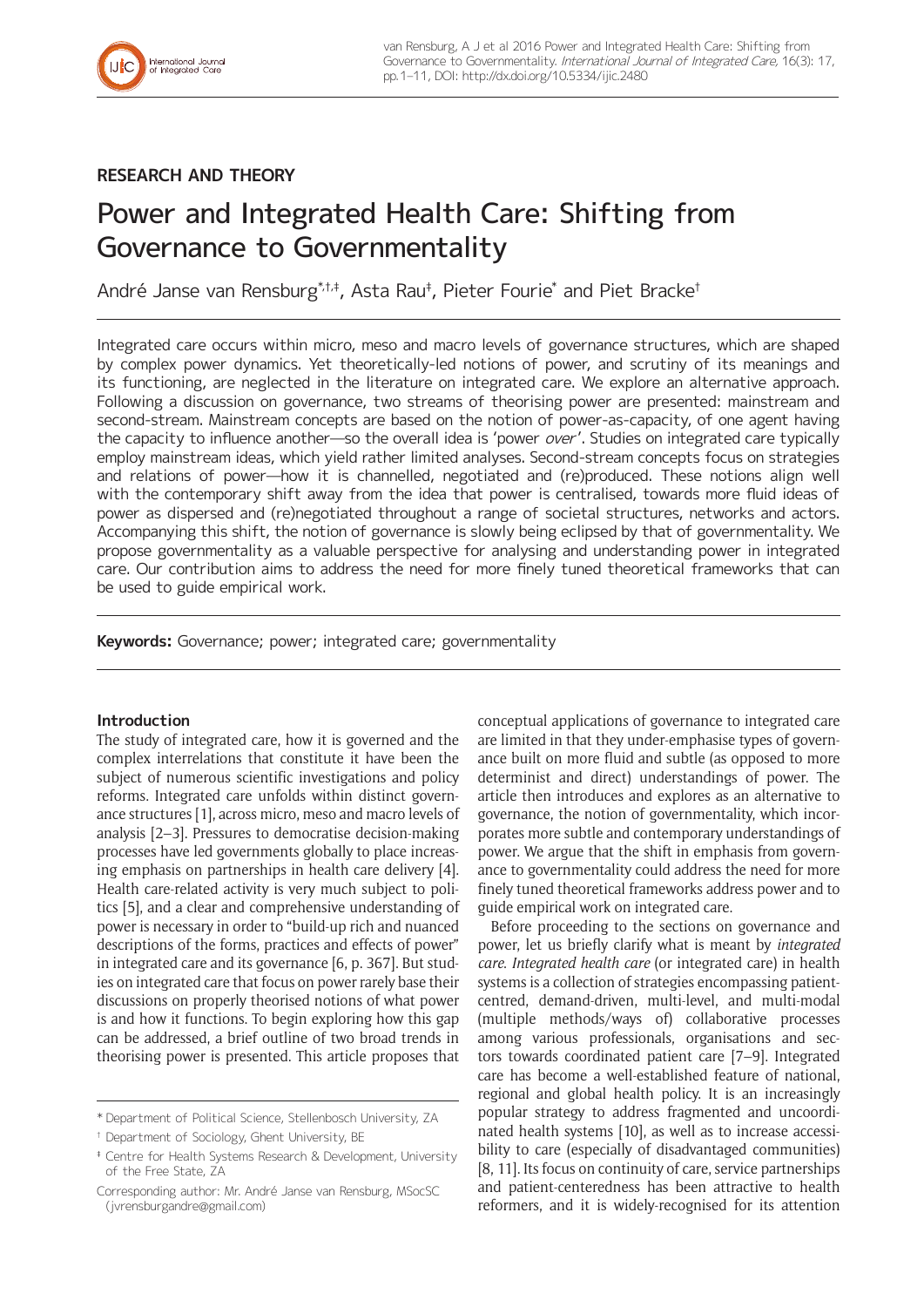to patient needs. Research on the topic has grown exponentially, and its development as a public health concept and strategy is underpinned by concerted efforts towards better understanding the complexities and difficulties associated with integrated care [12–15]. This journal has especially been at the forefront of outlining the meaning and scope of integrated care. Most notably, these efforts culminated in the development of the Rainbow Model of Integrated Care by Valentijn and colleagues [2–3]. The Rainbow Model provides a fitting snapshot of the complexity and range of integrated care, describing its forms across micro, meso and macro domains.

## **The governance of integrated care**

*Health governance* essentially refers to rules that govern the roles, responsibilities and interactions among service users, government decision-makers and the health service providers. These interactions ultimately shape the social organisation of health care, namely public, private and non-profit [16–19]. *In defining health governance*, consideration must be given to the shift from 'government' to 'governance'. This shift denotes a modification from public administration as a homogeneous central state that provides services to a passive public via expert professionals, towards one where the state is but one part of a "mixed economy of funding and provision", which also includes active public consumers and increased managerial control over expert professionals [20, p. 159]. Health governance does not necessarily refer to management, but rather to continuous processes of strategic interaction and negotiation among health care stakeholders at various levels [21].

The success of integrated care is significantly tied to the degree of stakeholder collaboration and the extent to which different care components are governed [22–23]. Governing integrated care can be distilled into three levels. On the micro level, inter-professional or clinical governance takes place, on the meso level inter-organisational governance occurs, while on the macro level the ideal of *good* governance is shaped and pursued by the collective efforts of large multinationals—for instance in the design and application of global indicators to shape and monitor progress towards good governance values [3].

## **Micro level governance**

Inter-professional governance focuses on "openness, integrity and accountability between professionals at the operational level (e.g. joint accountability, appeal on pursued policies and responsibilities)" [3, p. 8]. Inter-professional collaboration is hampered by a range of factors, including poor communication, conflicting power relations and role confusion [24]. Against a backdrop of increasing variability in terms of leadership, culture, participation and professional status, both between and within specialities of professionals that have to align to cater to individual patient needs [25], the burden of collaboration and coordination in clinical settings has been shifted to health professionals [23]. This gave rise to models of shared governance, a key part of collaborative practice among professionals [26], and a useful mechanism with which to redistribute

traditional clinical authority, responsibility and accountability [27]. Many such models exist, and have especially been growing in popularity in North America [26–29]. An example is the establishment of Inter-professional Practice Councils (IPPCs), a model underpinned by collaborative, multidisciplinary decision-making and shared accountability for care quality and safety by frontline workers [29].

A related concept is clinical governance, introduced in the United Kingdom's National Health Service during the late 1990s. It surfaced within a broader contexts of the rise of clear financial accountability, the amplification of cost-effectiveness in health care, the crystallisation of service provision needs assessments, and the emergence of the "evidence-based medicine" paradigm [30]. Clinical governance was designed to overcome traditional power struggles in multidisciplinary team-working [31], and to "consolidate, codify, and universalise often fragmented and far from clear policies and approaches", shifting final accountability and responsibility for clinical practice to senior clinicians [32, p. 62]. It explicitly recognises the centrality of clinicians to the performance and organisation of clinical work and provides clinicians with a medium for integrating the clinical, resource, and organisational aspects of care [33]. Clinical governance has been used in the professional integration of mental health care by fostering collaboration between multidisciplinary teams and primary care health professionals by having shared referral, assessment, and management guidelines [34].

#### **Meso level governance**

Certainly one of the most widely studied forms of integrated care is organisational integration, and it is here that the conceptualisation of governance has been most prominent [2]. Principally, three modes of governance have been defined: *hierarchy* (command is the basic mechanism of control and coordination); *market* (price-driven transactions between consumers and providers as the key coordination mechanism); and *network* (coordination by means of mutual, trust-driven contact, negotiation and adjustment). These three modes differ in terms of the positioning and influence of the stakeholders involved, and therefore in terms of the distribution and dynamics of power. In reality, these ideal modes rarely (if ever) occur in isolation; rather, hybrid forms of governance emerge, and this presents an additional level of complexity to understanding the dynamics of power [4, 35–36]. Additionally, collaborative partnerships progress through life cycles, each of which may be characterised by one or more different forms of governance, which implies different power dynamics over time [4]. Little research has focused on different modes or forms of meso-level governance, power and integrated care. One example suggested that in terms of integrated care development—England tended to exemplify more hierarchical modes of governance, in contrast to the Netherlands' more network-based forms, each with its own consequences for the different relations and manifestations of power [22].

Network governance is being paid increasing attention due to the collaborative nature of integrated care. Network governance is defined as the coordination of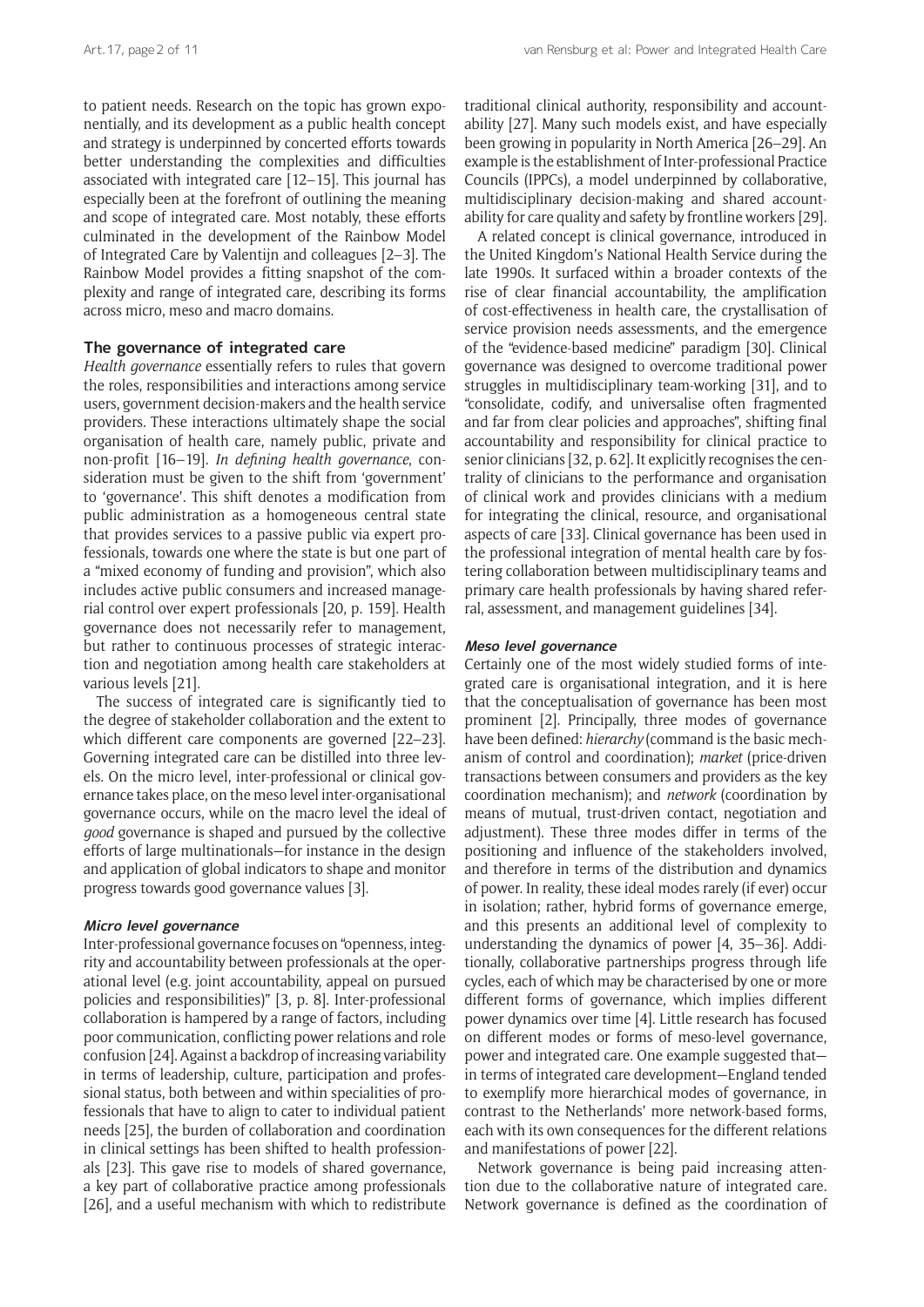the collective action of contracted public and private organisations that provide public services [37]. Ahead of our later explorations on the meaning and functioning of power, it needs to be noted here that the idea of collectives and collective action implies social power—in other words power vested in or enacted by groups, or by individuals as group members. Different types of network governance have been identified. These network governance types have been differentiated in terms of coordination and exchange, such as mutual adjustment, alliance and corporate structure [38]; in terms of differences in centrality and density, for instance participant, lead organisation and network administrative organisation forms [39]; and in terms of the partners involved and their relative levels of participation, for instance governmentled, clustered participatory and hybrid public-private collaborative forms of network governance [40]. Research studies employing theorised network governance types include Wiktorowicz et al. [37], who distinguished different forms of social power among different mental health care networks in terms of rural/urban and regionalised/ non-regionalised dichotomies, and Fleury et al. [41], who underlined the consequences of social power as exercised in corporate and alliance governance forms within integrated mental health networks.

#### **Macro-level governance**

Systems-level or macro-level governance involves the creation of "trust towards external stakeholders (e.g. municipality and health insurance companies) based on working method, reputation, management, control and/ or supervision" [3, p. 8]. Ultimately, in order to achieve an integrated system of care, "governance needs to be aligned across the various health and social care providers to drive shared interests and accountability in care delivery for people across hospitals, community services, general practice teams and social care" [42, p. 9]. The body of work on 'good governance' on a systems level has been driven forward by international, regional, and national reports on progress towards good governance—based on globally agreed (if not negotiated) indicators, data collected against those indicators, and analyses.

Influential global bodies have been instrumental in forwarding more normative conceptualisations of 'good governance' (i.e. normative in terms of Western values and aspirations). The World Health Organization's guidelines for better stewardship [43] and toolkit for the monitoring of health systems governance [44]; World Bank governance guidelines and indicators [45–46]; and the United Nations Development Programme's principles of good governance [47] are examples of influential bases from which subsequent frameworks were developed. Particularly health system governance frameworks geared towards low-tomiddle income settings [48–51] have received focus.

Also building on World Bank conceptions, Brinkerhoff and Bossert [18–19] put forward a health governance model that features key categories of health system actors (state, providers, and clients/citizens); their model differs somewhat from predominantly system-focused frameworks by employing a distinctly relational epistemology that

stresses the centrality of the connections among the three groups of actors. This approach is very much tied to the central nodal relationships in health system governance, namely state and market; health ministries and other ministries; public sector, civil society and the private sector; the health system reform spectrum from static to dynamic; and health reform and human rights-based approaches to health [48]. These normative frameworks, although relatively recent, have proven useful to analyse the role of district health governance on integrated primary mental health care [52].

The conceptualisations of governance outlined thus far provide us with insight into the ways in which integrated care is strategized and structured. Power is central to the ways in which governance is structured and operates [18, 36, 53–55]. Both governance and integrated care essentially entail relations among diverse actors, with different capacities, agendas and interests. Whether the governance of integrated care occurs at the professional [56–58], organisational [22, 36, 58] or system level [52, 59], power is a central concern. This said, power is poorly defined in studies on governance and integrated care, and the term is often used ambiguously and without due consideration of the potential complexities it contains. The next section will therefore pay attention to theoretical understandings of power, as well as to the ways in which the concept is applied in studies on integrated care.

## **A brief outline of past and current trends in understanding power**

Scott [60, p. 25] offers a solid starting point for an exploration of power by pointing out that "power can be understood, at its most basic, as being the production of causal effects." Most power theorists would readily accept this claim, but beyond that their views diverge into many different streams of thought as demonstrated in the extensive accumulated body of knowledge driven by a multitude of disciplines and scholars. As Wrong [61, p. viii] aptly notes, power is "an essentially contested" concept. An overview of the many different developments and theories of power is not the aim of this article, and at any rate, is offered elsewhere [61–64]. Rather, we set out to map some *main* currents of thought in order to identify those that may best apply to studying governance of integrated care. The literature points to two streams of thought and research on power, namely, *mainstream* and *second stream* interpretations [62, 63].

#### **Mainstream understandings of power**

Mainstream thought focuses on sources of power and is rooted in the idea of power being exercised by one agent over another [62]. This flows from early ideas developed by Thomas Hobbes, and which focused on *what power essentially is* [63], whether "Originall or Instrumentall" (i.e. natural or instrumental powers of individuals), Social (i.e. collective power), or Sovereign (i.e. created by the transfer of individual rights to one or several people, with the idea that individuals will have their general protection guaranteed) [65, p. 66]. A major proponent of mainstream tradition was Max Weber, who viewed the state and its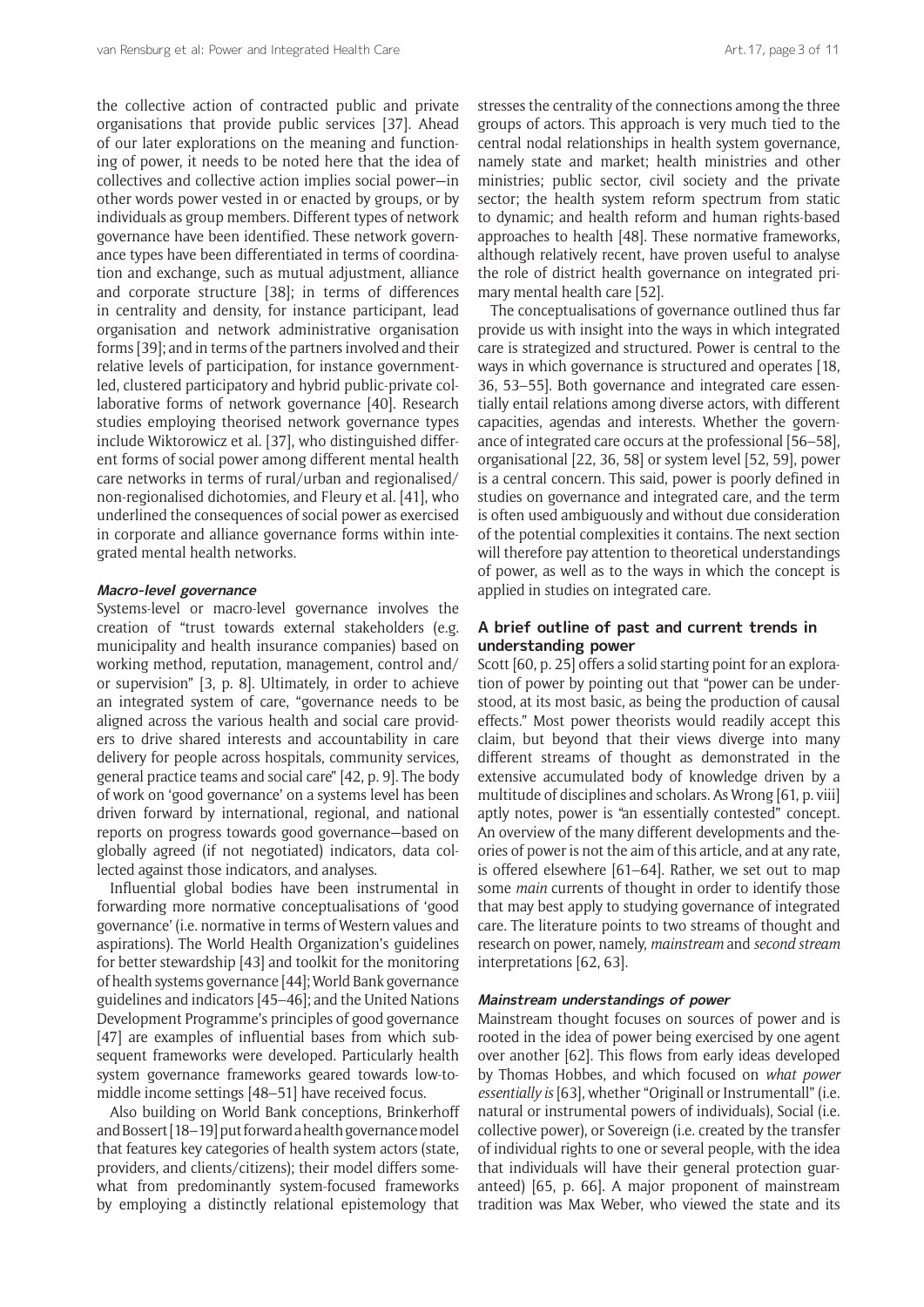related bureaucracies as key sources of power, and defined power (*Macht*) as "the probability that one actor within a social relationship will be in a position to carry out his own will despite resistance, regardless of the basis on which this probability rests" [66, p. 139]. Weber's conception of power was furthered by Robert Dahl [67–68] whose ideas became a common starting point for the study of power during the second half of the 20th century [69] and remains a popular basis from which contemporary scholars launch newer ideas. For instance, Dennis Wrong adds to mainstream understandings by including a focus on 'power *over*' to allow for more subtle and hidden facets of power. Wrong [61, p. 2] defined power as "the capacity of some persons to produce intended and foreseen effects on others". He stressed that the conceptualisation of power needs to be posited as something intentional, effective, and include a distinction between latent and manifest forms of power.

One of the first major theorists whose work signalled a shift from Weber's ideas was Steven Lukes [64]. He argued that institutional practices and social forces do not enter politics necessarily through individual action. He proposed three 'faces' of power: decision-making power (political action), non-decision-making power (covert and overt agenda setting), and ideological power (which offsets the predominantly behavioural focus of the first two, and allows for an analysis of latent and observable conflicts in worldviews). Lukes' work is clearly embedded in mainstream concepts, but in later writings we begin to see a growing attention to the role of social structures in power and the exercising of it.

## **Second-stream understandings of power**

Second stream power scholars share some aspects of mainstream thought, but break significantly with the idea of 'power *over*' and mainstream's emphasis on *sources* of power—to focus on processes, techniques and strategies of power [62]. Deleuze [70, p. 70–71] argues that we should not ask "What is power and where does it come from?', but 'How is it practised?", noting that power means "to incite, to induce, to seduce, to make easy or difficult, to enlarge or limit, to make more or less probable". Built on Machiavellian [71] notions on *what power does* [63], the second-stream tradition centres on how power is established and re-produced within a network of relations in political-strategic ways [72].

Most second-stream scholarship on power originates in, or is a response to, the revolutionary ideas of Michel Foucault—the most influential theorist on power in the late 20<sup>th</sup> Century. His writings link relations of power to the construction of knowledge and identity. In turn he links these notions to processes of governance and discipline—both of society and of the self [72–73]. Foucault's work demonstrated how norms and structures become established and entrenched (institutionalised) throughout history via relations of power, and how these norms and structures shape (construct) the identities of individual and social actors. He also showed how—in a series of slow cyclical processes—the actions of individual and social actors then feed back into those very same norms

and structures and in doing so *re-*shape them, sometimes in surprising ways. In these cycles of construction and re-construction, people and groups (subjects) become positioned in specific ways in relation to each other and in relation to dominant norms and structures. Foucault views relations of power as extending well beyond the limits of the state, the state being superstructural to a range of different networks of power that weave throughout society [74].

This interest in the mutually constitutive relationships of power between (a) structures, (b) the norms whereby structures become entrenched and institutionalised, and (c) individual/social actors—is also reflected in the work of sociological giants like Pierre Bourdieu and Anthony Giddens. Compared to Foucault's keen focus on processes and relations of power, however, they place much more emphasis on the structures within which power is enacted. Bourdieu's work centres on four key *sources* of power—economic, cultural, social and symbolic capital. But his is also a 'theory of practice' in that he explores how these sources of power are mobilised and operate via *habitus*—a set of dispositions and meanings that people gain through socialisation—within structured social fields [75–77]. Giddens, in his structuration theory [62] also concentrates on the tension between structure and agency. He sees power as comprising "reproduced relations of autonomy and dependence in social interaction" [78, p. 39]. And he emphasises that social interaction cannot be analysed apart from the social structures within which they take place. In his view people are free to act, but draw upon and tend to replicate structures of power through their own actions.

John Scott [62, 60], noting the divergence between mainstream and second stream thinking on power, attempted to systematically bring together elements from both. Scott's conception distinguishes two groups of "elementary forms of power" [62, p. 1]: (1) *corrective influence* includes force (negative, physical sanctions that prevent subalterns' actions—subalterns being of subordinate or inferior position) and manipulation (various kinds of both positive and negative sanctions that influence subalterns' intentions), and (2) *persuasive influence* includes signification (persuasion by means of cognitive symbols such as text-based ideas and representations) and legitimisation (persuasion through building value commitments to certain ideas and ideals). Remarking that such a synthesis is a "fundamental priority", Scott [62, p. 12] argues that his theory unifies the two streams of power.

Steward Clegg drew from both mainstream and second stream ideas on power to construct his "circuits of power", which represents the different ways in which power flows at different levels. Using a metaphor of power moving through an electric circuit board, three multi-level, distinct and interactive circuits through which power must necessarily flow: episodic (micro level), dispositional (macro level), and facilitative (macro level). The episodic circuit represents micro-level and irregular exercises of power by agents in response to everyday interactions. On a macrolevel, the dispositional circuit represents socially constructed meanings and rules, while the facilitative circuit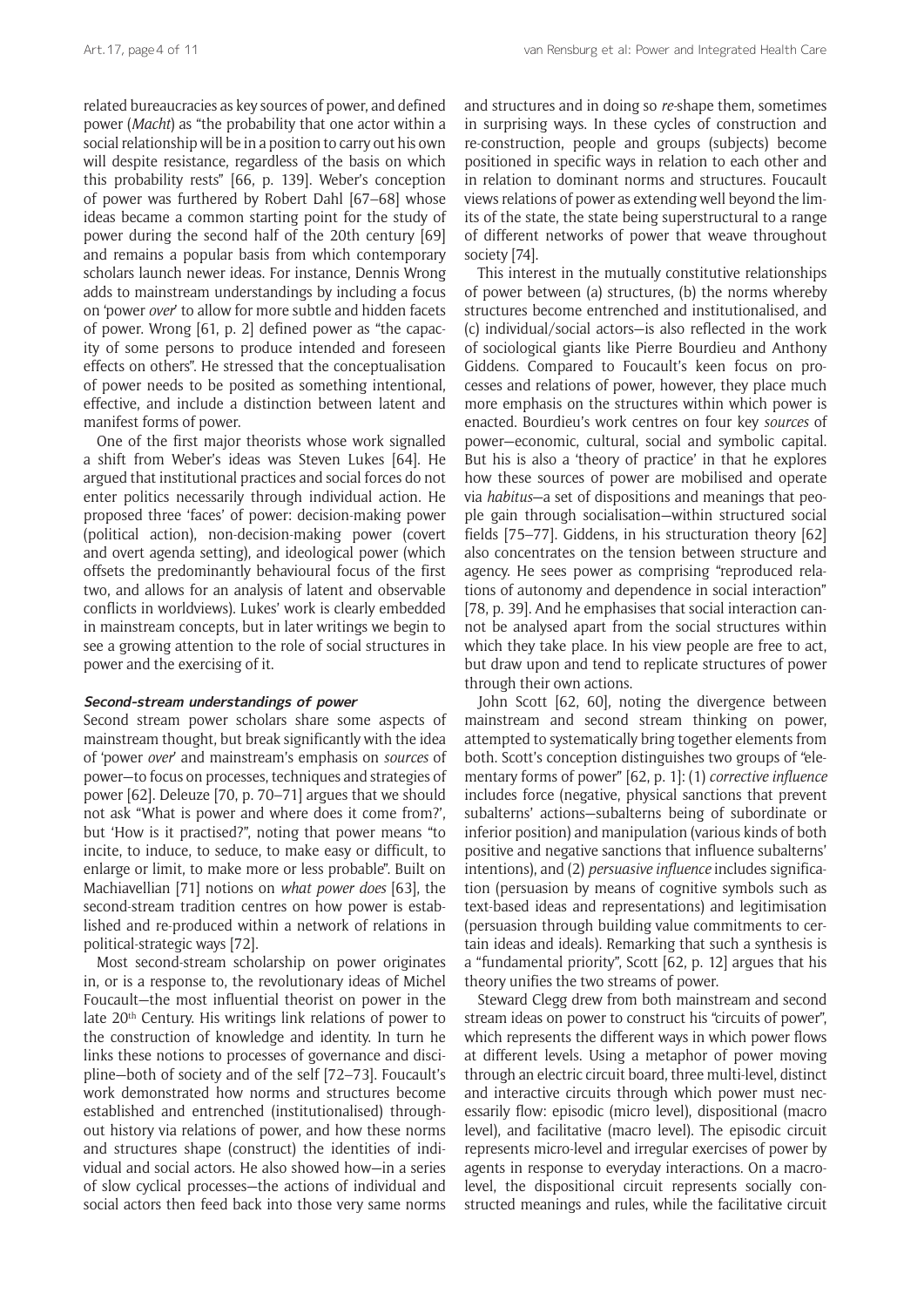signifies technologies, networks and environmental factors that punish or reward episodic circuit agency [63, 79].

An important goal of second-stream power theories is to uncover, and by implication help address, structures and processes that disenfranchise some people or groups in favour of empowering others. Essential to this ethic is Antonio Gramsci's concept of hegemony, which occurs when dominance becomes entrenched via the reproduction of norms favoured and promoted by dominant groups, called elites. In this process dominant classes gain and keep the consent of the (subaltern) majority without relying on any direct forms of compulsion or subjugation [62]. In this view "force will appear to be based on the consent of the majority, expressed by the so-called organs of public opinion newspapers and associations which, therefore, in certain situations, are artificially multiplied" [80, p. 80]. An ominous aspect of this artificiality is that people become complicit in the value systems of dominant groups to the extent that they act—knowingly or unknowingly—in the interest of the powerful. Hannah Arendt's contributions to scholarship on power are particularly influential in opposing hegemony. She distinguishes power from violence, strength and force, and views power as the product of collective action of actors bound together in a common political purpose, and based on rational persuasion and consent rather than coercion [81].

## **The study of power in the literature on integrated care**

The importance of understanding the different forms of integrated care governance and its associated dimensions of power has not been ignored by researchers. In fact, several studies have focused on the interplay between governance, integrated care and power. For instance, Fleury et al. [41] examined the effectiveness of a managerial tool in changing health care, more specifically, the impact of regional planning implementation processes on the creation of integrated mental health service networks. The findings suggested that alliances between organisations are negotiated forms of power, and that certain governance types foster decision-making and influencing powers for certain actors. In studying the influences of the public-private mix in social care systems in the Netherlands and England in the development of integrated care, Mur-Veeman et al. [22] suggested that centralised, hierarchical governance illustrate different forms of power than more networked, dispersed governance systems. Rodríguez et al. [36] examined the values, interests, and mobilisation of power within available governance networks of organisational actors in three collaborative initiatives. The authors found power dependencies in inter-organisational relationships in terms of formal authority, control of critical resources, and discursive legitimacy, reproduced over time. Wiktorowicz et al. [37] explored the governance processes and supporting conditions that foster inter-organisational collaboration in mental health networks. The study theorised forms of power associated with different mental health network governance models, namely, authority, negotiation, and influence.

Studies on integrated care and its associated forms of power have yielded different understandings of power: power as capacity [82]; power as resource [83]; power as strategy [84]; and what Scott [62, p. 16] refers to as "structures of domination" [22]. Some studies [36, 85] rely on conceptions of power as wielded by certain actors, who reside in certain positions or have a certain status, which they use in order to further their interests. This predominantly mainstream approach is particularly found in research on collaboration among integration-related role-players, such as medical and non-medical actors. For example, Tousijn [83, p. 523] describes the identification of power relations in multi-professional teams as a major barrier to integration, referring to studies that have especially focused on "the dominant position held by the medical profession; the propensity of each profession to defend its own jurisdiction; and the existence of different professional cultures and values, which generate interprofessional tensions".

Similar tensions have been explored in network research. Essentially, actors' positions within a network places certain constraints on and provides certain opportunities for their potential to bargain and negotiate, thereby creating different bases of power [86–87]. In network thinking power is inherently relational, in the mainstream sense of 'power *over*': a person or organisation has power because they can dominate others (who in turn are dependent on them). However, power can also be systemic, in that power is more easily exercised in more dense networks. Therefore power in networks can both refer to the relations among individual actors, and to a description of a population. One of the most common social network measures is network centrality. Centrality aims to identify actors who are in a position of privilege (and therefore power) relative to actors in more peripheral positions in a network [88]. Though not always explicitly presented as a measure of power, centrality has been used in studies on integrated care, especially in professional or inter-organisational collaboration [89–94].

In short, studies on power in integrated care have leaned towards its mainstream conceptions. A search of the existing literature yields little research on integrated care conducted with the more subtle, relational, second stream understandings of power. Gilbert [56] drew from a Foucauldian biopolitics perspective in order to explore the relationships between policy, professional practice and the people who are the subjects of that practice. Using Foucault's notion of governmentality, Ferlie et al. [95] analysed network organising in the UK cancer field. The idea of governmentality and the ways in which it unfolds in integrated care holds much promise, and is yet to be fully examined. As we hope the discussion on key theories of power has demonstrated, power is a multi-layered, complex construct, which involves far more than relations among key role-players (although this remains a salient part of integration processes) [62–63]. Adding to this complexity is the different levels and modes of governance that steer integrated health care. Mainstream perspectives on power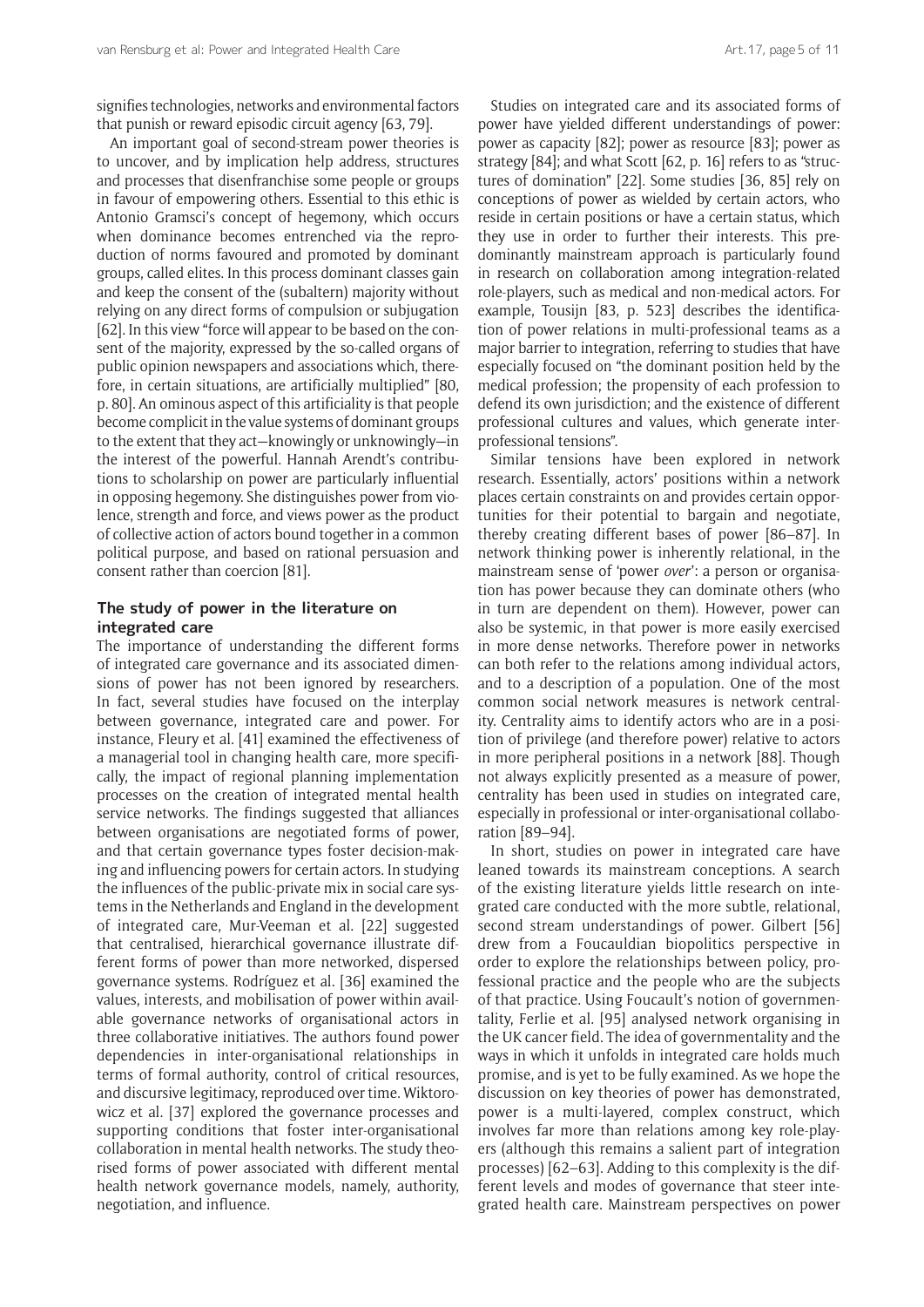in integrated health care [22, 36, 82, 85] unfortunately only provide a limited view. We now present a discussion proposing existing models from governmentality studies hold the potential to resolve the lack of second stream power understandings in both integrated health care and its governance.

## **From governance to governmentality of integrated mental health care**

The idea of governmentality is inspired by Foucault's later writings—and firmly embedded in second-stream notions of power. Underlying the idea of governmentality are the ways in which people are influenced to govern themselves, a notion of power that is dispersed throughout a population. Governmentality allows for governing at a distance, by embodying discipline in individuals through the creation of docile agents to be used in modern political and economic institutions. Essentially, when people/ groups embody the norms in which they are embedded, they *self-regulate* their actions, their perceptions and even their values according to those norms—in other words, they self-regulate.

In step with this, governmentality perspectives identify and analyse "the complex of rules, norms, standards, and regulatory practices that extend state rule more deeply into civil society by regulating the ways in which civil society self-regulates" [54, p. 62]. The focus shifts away from state-centred governance, towards self-regulation and reflexivity that are rooted in governance regimes that influence individuals to behave in a certain way [17]. A governmentality perspective starts from the standpoint that governance is made up of inter-dependent organisations that together form "semiautonomous and selfgoverning networks" [54, p. 62], denoting shifts from traditional, Weberian, bureaucratic forms of governance, to more indirect, network-type forms, relations and processes [96–97]. The notion of governmentality does not necessarily privilege the state as locus or origin of power, but takes self-governing practices as starting point—this allows a mapping of multiple centres of calculation and authority that traverse and link up personal, social and economic life [98]. The focus falls on "power without a centre, or rather with multiple centres" [98, p. 9]. Individual freedom is not an opposing feature of power, but rather a salient part of its operations; power is not about constraining individuals, but rather about creating people who are "capable of bearing a kind of regulated freedom" [99, p. 174].

Given its conception of power as relationally dispersed rather than focused in the state, governmentality in integrated care highlights the importance of non-state actors such as non-governmental organisations and private practitioners. We concur that the dichotomies through which power has been traditionally characterised—such as state versus civil society, public versus private, public versus private, and coercion and consent—and the mainstream concepts of power that underlie these dichotomies—do not provide an adequate understanding of the ways in which power operates [99]. Rather, the focus should fall, as it does in the notion of governmentality, on the "technologies of the self"—the ways in which individuals, or groups, shape the behaviour of others and of themselves. And this includes the "complex of practical processes, instruments, programs, calculations, measures, and apparatuses making it possible to form and control forms of action, structures of preference, and premises for decisions by societal agents in view of certain goals" [100, p. 12].

While a governmentality perspective certainly opens up interesting and useful avenues of exploration, it has not been exempted from critique. It has been argued that a governmentality approach ignores lay normativities in everyday routine interactions and is unable to take into account the practical resources through which power operates [101]. Others have noted that a governmentality approach foregoes its critical and emancipatory potential in exchange for a theory of social reproduction, in that the approach focuses on a conception of power that externalises and marginalises contradiction and struggle [102]. These are valid concerns, and those who pursue the study of integrated care through a governmentality angle should engage with such criticisms. Nonetheless, governmentality as a theoretical construct offers much to integrated care scholarship, as many examples in existing literature highlight.

A governmentality perspective has found great appeal in fostering better understanding the nuances of clinical governance [20, 56–57]. The approach is flexible enough to allow space for other perspectives, for instance, combining governmentality studies with Courpasson's "soft bureaucracy" in the study of clinical governance [20]. A governmentality approach can open up the more subtle ways in which power work in different settings. It has been used to show how the technology of psychology has been employed as a strategy of government in post-apartheid South Africa [103]. It has been shown to be useful in exploring how multidisciplinary mental health outreach teams are managed "at a distance" through subtle "deep management" practices [104]. Further, a governmentality perspective has been used to theorise the ways in which psychiatric nurses govern correctional inmates with mental illness, specifically, by means of sovereign, disciplinary and pastoral power [105]. Sending and Neumann [106, p. 668] critiqued global governance processes as it is presented in existing literature, namely that state and non-state relations is a zero-sum game concerned with the "triad between sovereignty, authority, and legitimacy". The authors used a governmentality lens to study the "rationalities of government" and showed that civil society is often made up of political subjects whose autonomy and expertise are crucial elements of governing, that governing occurs through autonomous subjects and not passive objects.

Given its increasing popularity and promise, what can a governmentality approach offer to the study of governance and power in integrated care? Several key areas of investigation emerge, and given the wide array of health system configurations and contextual factors surrounding integrated care, the research possibilities are truly wideranging. This said, two areas of interest can especially be fruitful in unpacking the governance of integrated care.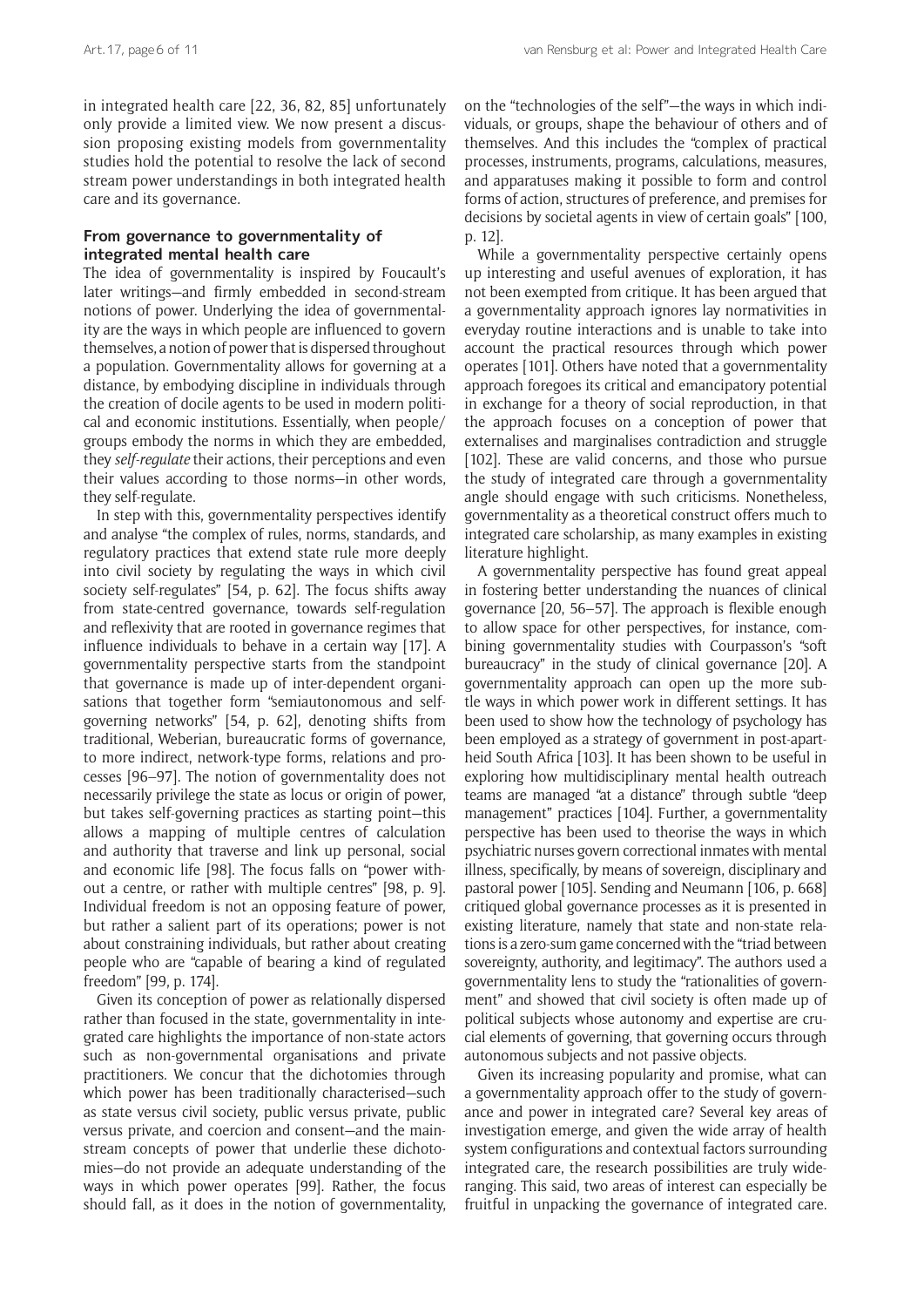Firstly, a governmentality perspective can accentuate the "technologies of the self", the ways in which the behaviour of those involved in integration processes are normalised, disciplined, empowered and sanctioned. Understanding how the energies of those involved in integrated care are governed – be it clinicians, governors or patients – can potentially emphasise how power operates in different settings. Such an approach also does not position integrated care as a politically neutral project, but as one fraught with processes of both overt and subtle domination. The second suggestion relates to the make-up of health system configurations. Depending on the country context, integrated care unfolds to varying degrees in accordance to the relations between state and non-state entities. For instance, in West European countries such as Belgium and the Netherlands the state has a more facilitating role, leaving the provision of health services to various non-state service organisations. In Southern African countries however, health services are mainly the purview of the state, and is augmented by different nonstate organisations. In most contexts however, the state is the main steward of health care, suggesting a dominating, sovereign role in integrated care. However, a governmentality perspective permits us to move beyond traditional governance dichotomies such as state versus civil society, public versus private, public versus private, and coercion and consent [99]. A governmentality view allows us to understand the ways in which governance relations between state and non-state service providers play out in integrated care configurations, providing insight into the more subtle ways of governing and emergence of power. This is a potentially rich area of investigation, especially in the contexts of wide-spread neoliberal health care reform where power has been reduced to much more indistinct strategic processes [99].

At this point it is important to note that the argument forwarded in this article has not been that the study of conventional forms of governance and power in integrated care should be substituted by a Foucauldian governmentality perspective. Rather, our key argument is that the more subtle, second stream of power research has been neglected in integrated care governance research, and that a governmentality perspective can open up helpful avenues of investigation in this sense. In describing the incomplete and fractured nature of our knowledge of integrated care, Kodner [8, p. 12] notes that "in some ways, we are like blind men and the proverbial elephant, each aware only of the part of the animal touched and with no experience of the whole". In line with this metaphor, we stress Scott's [62] sentiment that different understandings of power should not be viewed as opposing perspectives, but rather as complementary. In a similar way, governmentality studies should not be seen in opposition to more normative understandings of governance. Rather, it should be seen as complementary, providing us with a diagnostic insight rather than the descriptive leanings of "the sociology of governance" [107, p. 16]. Ultimately we should drive integrated care scholarship forward in a comprehensive, inclusive way, reflexive and open to critique.

## **Conclusion**

The existing and ever-expanding literature on the concepts under scrutiny in this article—integrated care, governance, and power—is diverse and voluminous. From this oeuvre we extracted, and outlined, different modes in the governance of integrated care, alongside two main streams/traditions of power. We then summarised some of the ways in which governance and power have been applied in studying integrated care. We argued for the value of second stream concepts of power over the limitations of mainstream concepts of power. We then show how the notion of governmentality links to second-stream thinking on power and propose governmentality as a useful perspective from which to advance and enhance current understandings of governance and power in integrated care.

The popular appeal of integrated care in health reform agendas has increased scrutiny on its governance, and rightly so. Governance underwrites the outcomes of integrated care in a fundamental way, and provides a gateway through which we can better understand the processes and politics that influence these complex dynamics. Grasping the ways in which power is present in the relations that constitute integrated care and its governance is key to comprehend the reasons why integrated care is often such a challenging ideal to achieve. To this end we argue that there is a need to go beyond traditional governance models and their inherent conceptions of power, towards critically examining the subtle and subvert ways in which integrated care is steered. This, we propose, can be achieved by focusing on the study of governmentality. The ultimate aim of the article is to add to the construction of a more comprehensive, nuanced and rounded understanding of integrated care and its mechanisms.

## **Reviewers**

Prof. Dr. Herman Meulemans, Emeritus Professor medical sociology, University of Antwerp, Belgium. One anonymous reviewer.

**Competing Interests**

The authors declare that they have no competing interests.

## **References**

- 1. **Pike, B** and **Mongan, D.** The Integration of Health and Social Care Services. Dublin: Health Research Board; 2014.
- 2. **Valentijn, PP, Schepman, SM, Opheij, W** and **Bruijnzeels, MA.** Understanding integrated care: a comprehensive conceptual framework based on the integrative functions of primary care. *International Journal of Integrated Care* 2013; 13. DOI: [http://](http://dx.doi.org/10.5334/ijic.886) [dx.doi.org/10.5334/ijic.886](http://dx.doi.org/10.5334/ijic.886)
- 3. **Valentijn, PP, Boesveld, IC, Van der Klauw, DM, Ruwaard, D, Struijs, JN, Molema, JJW, Bruijnzeels, MA** and **Vrijhoef, HJM** 2015. Towards a taxonomy for integrated care: a mixed-methods study. *International Journal of Integrated Care* 2015; 15. DOI:<http://dx.doi.org/10.5334/ijic.1513>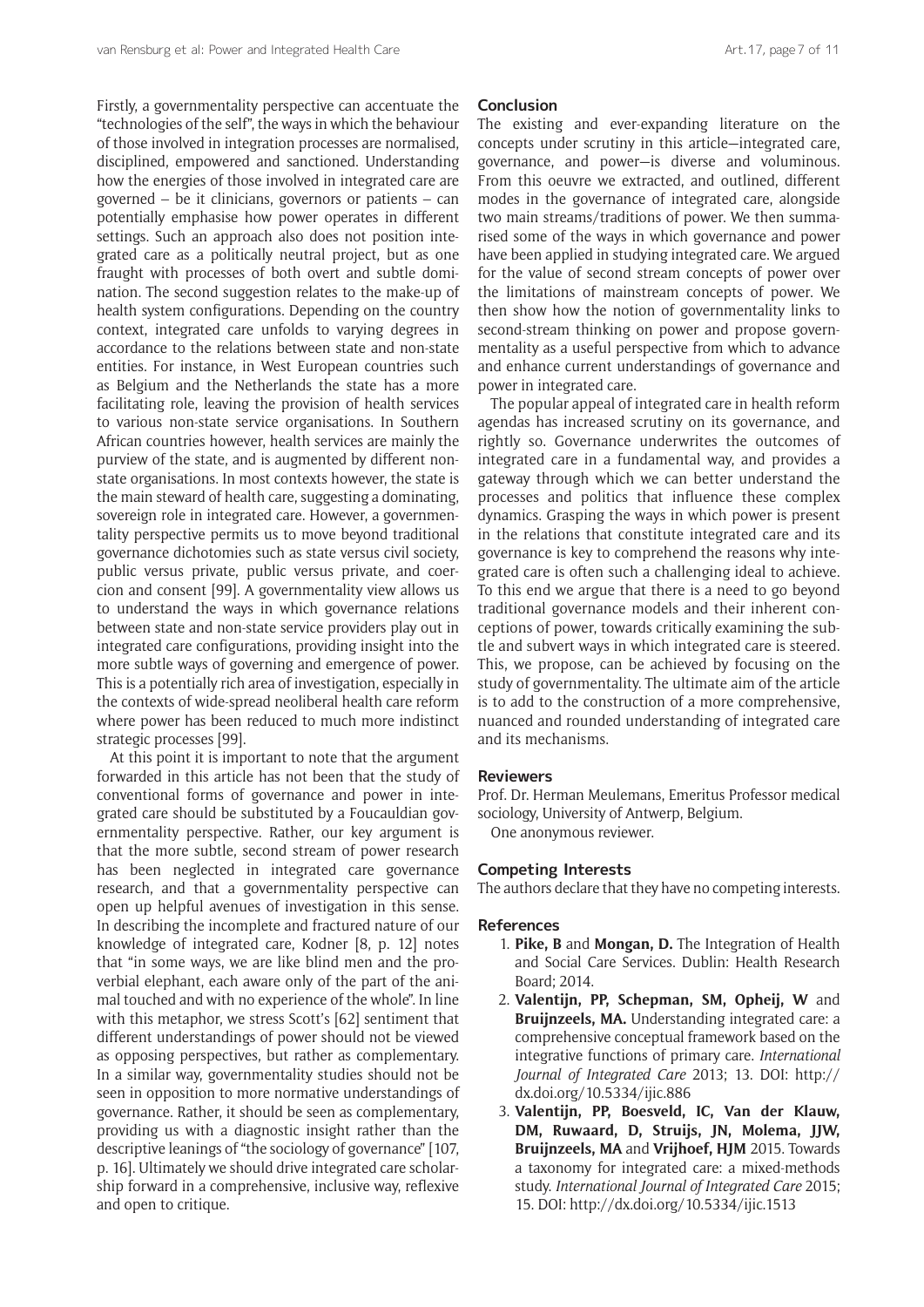- 4. **Lowndes, V** and **Skelcher, C.** The dynamics of multi-organizational partnerships: An analysis of changing modes of governance. *Public Administration* 1998; 26: 313–333. DOI: [http://dx.doi.](http://dx.doi.org/10.1111/1467-9299.00103) [org/10.1111/1467-9299.00103](http://dx.doi.org/10.1111/1467-9299.00103)
- 5. **Buse, K, Mays, N** and **Walt, G.** Making Health Policy. Berkshire: Open University Press; 2005.
- 6. **Erasmus, E** and **Gilson, L.** How to start thinking about investigating power in the organizational settings of policy implementation. *Health Policy and Planning* 2008; 23(5): 361–368. DOI: [http://dx.doi.](http://dx.doi.org/10.1093/heapol/czn021) [org/10.1093/heapol/czn021](http://dx.doi.org/10.1093/heapol/czn021)
- 7. **Kodner, DL** and **Spreeuwenberg, C.** Integrated care: meaning, logic, applications, and implications – a discussion paper. *International Journal of Integrated Care* 2002; 2(14): 1–6. DOI: [http://dx.doi.](http://dx.doi.org/10.5334/ijic.67) [org/10.5334/ijic.67](http://dx.doi.org/10.5334/ijic.67)
- 8. **Kodner, D.** All together now: A conceptual exploration of integrated care. *Healthcare Quarterly* 2009; 13: 6–15. DOI: [http://dx.doi.org/10.12927/](http://dx.doi.org/10.12927/hcq.2009.21091) [hcq.2009.21091](http://dx.doi.org/10.12927/hcq.2009.21091)
- 9. **Tsasis, P, Evans, JM** and **Owen, S.** Reframing the challenges to integrated care: a complex-adaptive systems perspective. *International Journal of Integrated Care* 2012; 12. DOI: [http://dx.doi.](http://dx.doi.org/10.5334/ijic.843) [org/10.5334/ijic.843](http://dx.doi.org/10.5334/ijic.843)
- 10. **Lamontagne, ME.** Exploration of the integration of care for persons with a traumatic brain injury using social network analysis methodology. *International Journal of Integrated care* 2013; 13. DOI: [http://](http://dx.doi.org/10.5334/ijic.1055) [dx.doi.org/10.5334/ijic.1055](http://dx.doi.org/10.5334/ijic.1055)
- 11. **Mills, A, Rasheed, F** and **Tollman, S.** Strengthening health systems. In Jamison, DT, Breman, JG, Measham, AR, Alleyne, G, Claeson, M, Evans, DB, Jha, P, Mills, A and Musgrove, P (eds.) *Disease Control Priorities in Developing Countries* (2nd ed). New York: Oxford University Press; 2006.
- 12. **Druss, BG, Rohrbaugh, RM, Levinson, CM**  and **Rosenheck, RA.** Integrated medical care for patients with serious psychiatric illness: a randomized trial. *Archives of General Psychiatry* 2001; 58(9): 861–868. DOI: [http://dx.doi.org/10.1001/](http://dx.doi.org/10.1001/archpsyc.58.9.861) [archpsyc.58.9.861](http://dx.doi.org/10.1001/archpsyc.58.9.861)
- 13. **Ouwens, M, Wollersheim, H, Hermens, R, Hulscher, M** and **Grol, R.** Integrated care programmes for chronically ill patients: a review of systematic reviews. *International Journal for Quality in Health Care* 2005; 17(2): 141–146. DOI: [http://](http://dx.doi.org/10.1093/intqhc/mzi016) [dx.doi.org/10.1093/intqhc/mzi016](http://dx.doi.org/10.1093/intqhc/mzi016)
- 14. **Butler, M, Kane, RL, McAlpine, D, Kathol, RG, Fu, SS, Hagedorn, H** and **Wilt, TJ.** Integration of Mental Health/Substance Abuse and Primary Care. Rockville, MD: Agency for Healthcare Research and Quality; 2008.
- 15. **Butler, M, Kane, RL, McAlpine, D, Kathol, R, Fu, SS, Hagedorn, H** and **Wilt, T.** Does integrated care improve treatment for depression? A systematic review. *The Journal of Ambulatory Care Management* 2011; 34(2): 113–125. DOI: [http://dx.doi.](http://dx.doi.org/10.1097/JAC.0b013e31820ef605) [org/10.1097/JAC.0b013e31820ef605](http://dx.doi.org/10.1097/JAC.0b013e31820ef605)
- 16. **Graham, J, Amos, B** and **Plumptre, T.** Principles for Good Governance in the 21st Century. Policy Brief No.15. Ottawa: Institute on Governance; 2003.
- 17. **Fox, NJ** and **Ward, KJ.** What governs governance, and how does it evolve? The sociology of governance-in-action. *The British Journal of Sociology* 2008; 59(3): 519–538. DOI: [http://dx.doi.](http://dx.doi.org/10.1111/j.1468-4446.2008.00206.x) [org/10.1111/j.1468-4446.2008.00206.x](http://dx.doi.org/10.1111/j.1468-4446.2008.00206.x)
- 18. **Brinkerhoff, DW** and **Bossert, TJ.** Health Governance: Concepts, Experience, and Programming Options. Washington, DC: U.S. Agency for International Development; 2008.
- 19. **Brinkerhoff, DW** and **Bossert, TJ.** Health governance: principal–agent linkages and health system strengthening. *Health Policy and Planning* 2013; 1: 9.
- 20. **Flynn, R.** Clinical governance and governmentality. *Health, Risk & Society* 2002; 4(2): 155–173. DOI: <http://dx.doi.org/10.1080/13698570220137042>
- 21. **Touati, N, Roberge, D, Denis, JL, Pineault, R, Cazale, L** and **Tremblay, D.** Governance, health policy implementation and the added value of regionalization. *Healthcare Policy* 2007; 2(3): 97–114. DOI: <http://dx.doi.org/10.12927/hcpol.2007.18706>
- 22. **Mur-Veeman, I, Hardy, B, Steenbergen, M** and **Wistow, G.** Development of integrated care in England and the Netherlands: Managing across public/private boundaries. *Health Policy* 2003; 65: 227–241. DOI: [http://dx.doi.org/10.1016/](http://dx.doi.org/10.1016/S0168-8510(02)00215-4) [S0168-8510\(02\)00215-4](http://dx.doi.org/10.1016/S0168-8510(02)00215-4)
- 23. **D'Amour, D, Goulet, L, Labadie, JF, San Martín-Rodriguez, L** and **Pineault, R.** A model and typology of collaboration between professionals in healthcare organizations. *BMC Health Services Research* 2008; 8(1): 1. DOI: [http://dx.doi.](http://dx.doi.org/10.1186/1472-6963-8-188) [org/10.1186/1472-6963-8-188](http://dx.doi.org/10.1186/1472-6963-8-188)
- 24. **Rolls, L, Davis, E** and **Coupland, K.** Improving serious mental illness through interprofessional education. *Journal of Psychiatric and Mental Health Nursing* 2002; 9(3): 317–324. DOI: [http://dx.doi.](http://dx.doi.org/10.1046/j.1365-2850.2002.00494.x) [org/10.1046/j.1365-2850.2002.00494.x](http://dx.doi.org/10.1046/j.1365-2850.2002.00494.x)
- 25. **Caldwell, K** and **Atwal, A.** The problems of interprofessional healthcare practice in hospitals. *British Journal of Nursing* 2003; 12(20): 1212–1218. DOI: [http://dx.doi.org/10.12968/](http://dx.doi.org/10.12968/bjon.2003.12.20.11844) [bjon.2003.12.20.11844](http://dx.doi.org/10.12968/bjon.2003.12.20.11844)
- 26. **World Health Organization (WHO).** Interprofessional Collaborative Practice in Primary Health Care: Nursing and Midwifery Perspectives: Six Case Studies. Geneva: WHO; 2013. Retrieved from [http://](http://www.who.int/hrh/resources/IPE_SixCaseStudies.pdf) [www.who.int/hrh/resources/IPE\\_SixCaseStudies.](http://www.who.int/hrh/resources/IPE_SixCaseStudies.pdf) [pdf](http://www.who.int/hrh/resources/IPE_SixCaseStudies.pdf) (accessed 27 November 2015).
- 27. **Cohen, CS.** Leveraging the Power of Shared Governance. Minneapolis: Faculty of Health Sciences, Walden University; 2015.
- 28. **Hoying, C** and **Allen, SR.** Enhancing shared governance for interdisciplinary practice. *Nursing Administration Quarterly* 2011; 35(3): 252–259. DOI: [http://](http://dx.doi.org/10.1097/NAQ.0b013e3181ff3a1d) [dx.doi.org/10.1097/NAQ.0b013e3181ff3a1d](http://dx.doi.org/10.1097/NAQ.0b013e3181ff3a1d)
- 29. **Golec Harper, L, Vail, J** and **Beechinor, D.** The development and implementation of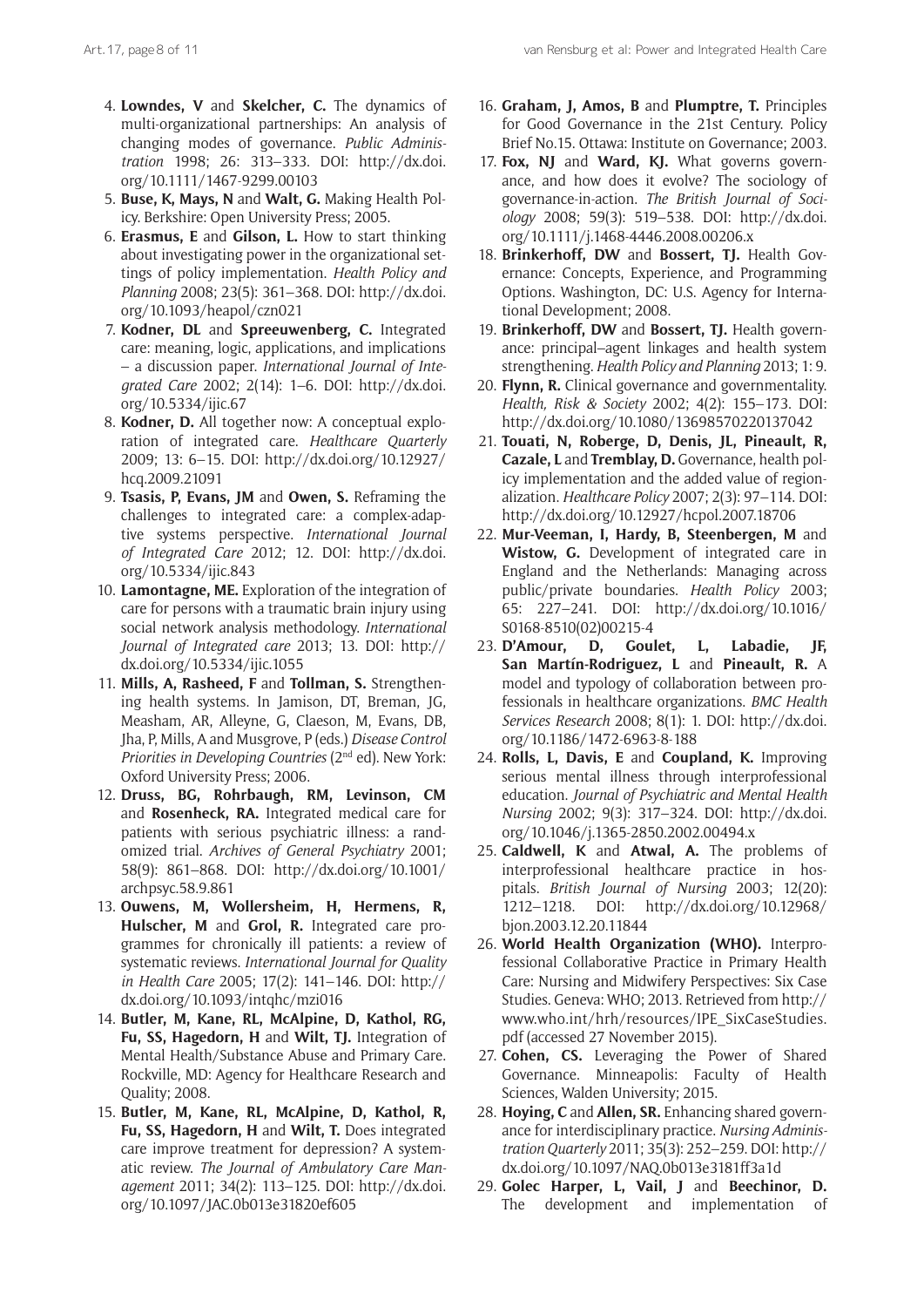interprofessional practice councils in the hospital setting: Embarking on the journey-experience and lessons learned. *Health and Interprofessional Practice* 2014; 2(2): eP1058. DOI: [http://dx.doi.](http://dx.doi.org/10.7710/2159-1253.1058) [org/10.7710/2159-1253.1058](http://dx.doi.org/10.7710/2159-1253.1058)

- 30. **Davies, HTO** and **Mannion, R.** Clinical Governance: Striking a Balance between Checking and Trusting. *The York Series on the NHS White Paper: Discussion Paper 165*. York: Centre for Health Economics, York University; 1999.
- 31. **Daly, G.** Understanding the barriers to multiprofessional collaboration. *Nursing Times* 2004; 100(9): 78–79.
- 32. **Scally, G** and **Donaldson, LJ.** Clinical governance and the drive for quality improvement in the new NHS in England. *British Medical Journal* 1998; 317: 61–65. DOI: <http://dx.doi.org/10.1136/bmj.317.7150.61>
- 33. **Degeling, PJ, Maxwell, S, Iedema, R** and Hunter, DJ. Making clinical governance work. *British Medical Journal* 2004; 329(7467): 679–681. DOI:<http://dx.doi.org/10.1136/bmj.329.7467.679>
- 34. **Halligan, A** and **Donaldson, L.** Implementing clinical governance: turning vision into reality. *British Medical Journal* 2001; 322: 1413–1417. DOI: [http://](http://dx.doi.org/10.1136/bmj.322.7299.1413) [dx.doi.org/10.1136/bmj.322.7299.1413](http://dx.doi.org/10.1136/bmj.322.7299.1413)
- 35. **Ferlie, E, Fitzgerald, L, McGivern, G, Dopson, S**  and **Exworthy, M.** Networks in Health Care: a Comparative Study of Their Management, Impact and Performance. *Report for the National Institute for Health Research Service Delivery and Organisation Programme*. London: Queen's Printer and Controller of HMSO; 2010.
- 36. **Rodríguez, C, Langley, A, Béland, F** and **Denis, JL.** Governance, power, and mandated collaboration in an interorganizational network. *Administration & Society* 2007; 39(2): 150–193. DOI: [http://dx.doi.](http://dx.doi.org/10.1177/0095399706297212) [org/10.1177/0095399706297212](http://dx.doi.org/10.1177/0095399706297212)
- 37. **Wiktorowicz, ME, Fleury, MJ, Adair, CE, Lesage, A, Goldner, E** and **Peters, S.** Mental health network governance: comparative analysis across Canadian regions. *International Journal of Integrated Care* 2010; 10. DOI: <http://dx.doi.org/10.5334/ijic.525>
- 38. **Whetten, DA.** Interorganizations relations: a review of the field. *Journal of Higher Education* 1981; 52: 1–28. DOI: <http://dx.doi.org/10.2307/1981150>
- 39. **Provan, KG** and **Kenis, P.** Modes of network governance: Structure, management, and effectiveness. *Journal of Public Administration Research and Theory* 2008; 18(2): 229–252. DOI: [http://dx.doi.](http://dx.doi.org/10.1093/jopart/mum015) [org/10.1093/jopart/mum015](http://dx.doi.org/10.1093/jopart/mum015)
- 40. **Park, JH** and **Park, JM.** Types of network governance and network performance: community development project case. *International Review of Public Administration* 2009; 13(sup1): 91–105.
- 41. **Fleury, MJ, Mercier, C** and **Denis, JL.** Regional planning implementation and its impact on integration of a mental health care network. *The International Journal of Health Planning and Management* 2002; 17(4): 315–332. DOI: [http://dx.doi.org/10.1002/](http://dx.doi.org/10.1002/hpm.684) [hpm.684](http://dx.doi.org/10.1002/hpm.684)
- 42. **Goodwin, N, Smith, J, Davies, A, Perry, C, Rosen, R, Dixon, A, Dixon, J** and **Ham, C.** Integrated care for patients and populations: Improving outcomes by working together. *Report to the Department of Health and NHS Future Forum from The King's Fund and Nuffield Trust*; 2011. Retrieved from [http://bit.](http://bit.ly/21mJLge) [ly/21mJLge](http://bit.ly/21mJLge) (accessed 29 November 2015).
- 43. **Travis, P, Egger, D, Davies, P** and **Mechbal, A.** Towards Better Stewardship: Concepts and Critical Issues. Geneva: World Health Organization; 2001. Retrieved from [http://www3.who.int/whosis/](http://www3.who.int/whosis/discussion papers/pdf/paper48.pdf) [discussion papers/pdf/paper48.pdf](http://www3.who.int/whosis/discussion papers/pdf/paper48.pdf) (accessed 29 November 2015).
- 44. **World Health Organization (WHO).** Toolkit on Monitoring Health Systems Strengthening: Health Systems Governance. Geneva: WHO; 2008. Retrieved from [http://www.who.int/healthinfo/statistics/](http://www.who.int/healthinfo/statistics/toolkit_hss/EN_PDF_Toolkit_HSS_Governance.pdf) [toolkit\\_hss/EN\\_PDF\\_Toolkit\\_HSS\\_Governance.pdf](http://www.who.int/healthinfo/statistics/toolkit_hss/EN_PDF_Toolkit_HSS_Governance.pdf) (accessed 26 November 2015).
- 45. **Kaufmann, D, Kraay, A** and **Zoido-Lobaton, P.** Governance Matters. *World Bank Policy Research Working Paper no. 2196*. Washington: World Bank; 1999. Retrieved from [http://info.worldbank.org/](http://info.worldbank.org/governance/wgi/pdf/govmatters1.pdf) [governance/wgi/pdf/govmatters1.pdf](http://info.worldbank.org/governance/wgi/pdf/govmatters1.pdf) (accessed 26 November 2015).
- 46. **Kaufmann, D, Kraay, A** and **Mastruzzi, M.** Measuring Governance Using Cross-country Perceptions Data. Washington: The World Bank; 2005. Retrieved from [http://www.worldbank.org/wbi/governance/](http://www.worldbank.org/wbi/governance/govdata/) [govdata/](http://www.worldbank.org/wbi/governance/govdata/) (accessed 26 November 2015).
- 47. **United Nations Development Programme (UNDP).** Governance for Sustainable Human Development: a UNDP Policy Document. *New York: UNDP*; 1997. Retrieved from [http://magnet.undp.](http://magnet.undp.org/policy/chapter1.htm) [org/policy/chapter1.htm](http://magnet.undp.org/policy/chapter1.htm) (accessed 26 November 2015).
- 48. **Siddiqi, S, Masud, TI, Nishtar, S, Peters, DH, Sabri, B, Bile, KM** and **Jama, MA.** Framework for assessing governance of the health system in developing countries: Gateway to good governance. *Health Policy* 2009; 90: 13–25. DOI: [http://dx.doi.](http://dx.doi.org/10.1016/j.healthpol.2008.08.005) [org/10.1016/j.healthpol.2008.08.005](http://dx.doi.org/10.1016/j.healthpol.2008.08.005)
- 49. **Baez-Camargo, C** and **Jacobs, E.** A Framework to Assess Governance of Health Systems in Low Income Countries. Working Paper Series No 11. Basel: Basel Institute on Governance; 2011.
- 50. **Mikkelsen-Lopez, I, Wyss, K** and **De Savigny, D.** An approach to addressing governance from a health system framework perspective. *BMC International Health and Human Rights* 2011; 11: 13. DOI: [http://](http://dx.doi.org/10.1186/1472-698X-11-13) [dx.doi.org/10.1186/1472-698X-11-13](http://dx.doi.org/10.1186/1472-698X-11-13)
- 51. **Abimbola, S, Negin, J, Jan, S** and **Martiniuk, A.** Towards people-centred health systems: a multilevel framework for analysing primary health care governance in low-and middle-income countries. *Health Policy and Planning* 2014; 29(suppl 2): ii29–ii39. DOI: [http://dx.doi.org/10.1093/heapol/](http://dx.doi.org/10.1093/heapol/czu069) [czu069](http://dx.doi.org/10.1093/heapol/czu069)
- 52. **Marais, DL** and **Petersen, I.** Health system governance to support integrated mental health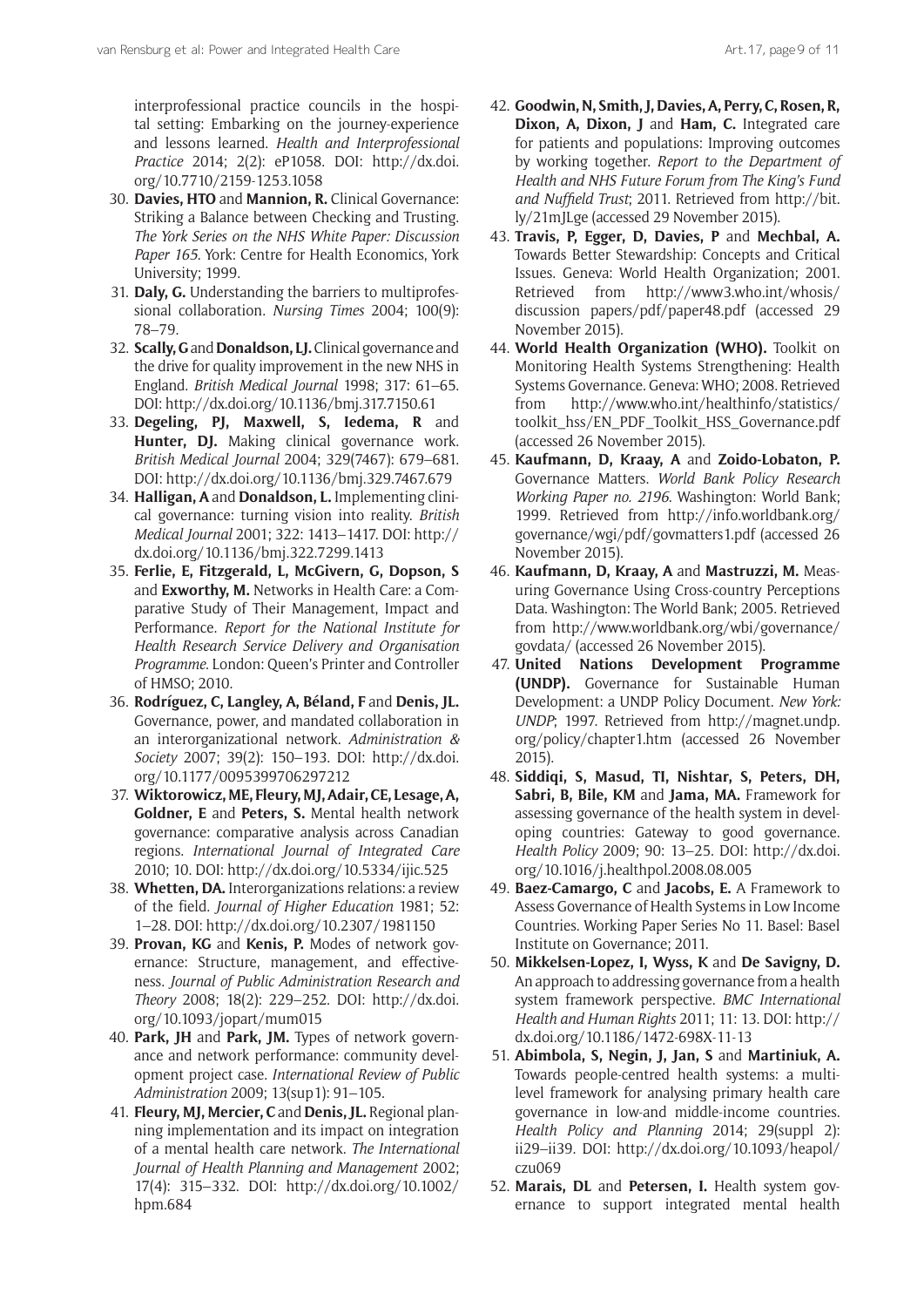care in South Africa: challenges and opportunities. *International Journal of Mental Health Systems* 2015; 9: 14. DOI: [http://dx.doi.org/10.1186/](http://dx.doi.org/10.1186/s13033-015-0004-z) [s13033-015-0004-z](http://dx.doi.org/10.1186/s13033-015-0004-z)

- 53. **Ansell, C** and **Gash, A.** Collaborative Governance in Theory and Practice. *Journal of Public Administration Research and Theory* 2007; 18: 543–571. DOI: <http://dx.doi.org/10.1093/jopart/mum032>
- 54. **Bevir, M.** A Theory of Governance. Berkeley: University of California Press; 2013.
- 55. **Frenk, J** and **Moon, S.** Governance Challenges in Global Health. *New England Journal of Medicine* 2013; 368: 936–942. DOI: [http://dx.doi.](http://dx.doi.org/10.1056/NEJMra1109339) [org/10.1056/NEJMra1109339](http://dx.doi.org/10.1056/NEJMra1109339)
- 56. **Gilbert, T.** Exploring the dynamics of power: a Foucauldian analysis of care planning in learning disabilities services. *Nursing Inquiry*  2003; 10(1): 37–46. DOI: [http://dx.doi.](http://dx.doi.org/10.1046/j.1440-1800.2003.00155.x) [org/10.1046/j.1440-1800.2003.00155.x](http://dx.doi.org/10.1046/j.1440-1800.2003.00155.x)
- 57. **Sheaff, R, Marshall, M, Rogers, A, Roland, M, Sibbald, B** and **Pickard, S.** Governmentality by network in English primary healthcare. *Social Policy & Administration* 2004; 38(1): 89–103. DOI: [http://](http://dx.doi.org/10.1111/j.1467-9515.2004.00378.x) [dx.doi.org/10.1111/j.1467-9515.2004.00378.x](http://dx.doi.org/10.1111/j.1467-9515.2004.00378.x)
- 58. **Hardy, B, Mur-Veeman, I, Steenbergen, M** and **Wistow, G.** Inter-agency services in England and the Netherlands: a comparative study of integrated care development and delivery. *Health Policy* 1999; 48(2): 87–105. DOI: [http://dx.doi.org/10.1016/](http://dx.doi.org/10.1016/S0168-8510(99)00037-8) [S0168-8510\(99\)00037-8](http://dx.doi.org/10.1016/S0168-8510(99)00037-8)
- 59. **Petersen, I, Ssebunnya, J, Bhana, A** and **Baillie, K.** Lessons from case studies of integrating mental health into primary health care in South Africa and Uganda. *International Journal of Mental Health Systems* 2011; 5(8). DOI: [http://dx.doi.](http://dx.doi.org/10.1186/1752-4458-5-8) [org/10.1186/1752-4458-5-8](http://dx.doi.org/10.1186/1752-4458-5-8)
- 60. **Scott, J.** Power, domination and stratification: Towards a conceptual synthesis. *Sociologica, Problemas e Práticas* 2007; 55: 25–39.
- 61. **Wrong, DH.** Power: Its Forms, Bases, and Uses. New Jersey: Transaction Publishers; 2009.
- 62. **Scott, J.** Power. Cambridge: Polity Press; 2001.
- 63. **Clegg, SR.** Frameworks of Power. London: Sage Publications; 1989. DOI: [http://dx.doi.](http://dx.doi.org/10.4135/9781446279267) [org/10.4135/9781446279267](http://dx.doi.org/10.4135/9781446279267)
- 64. **Lukes, S.** Power: A Radical View (2nd ed.). London: Palgrave Macmillan; 2005.
- 65. **Hobbes, T.** Leviathan. Oxford: Clarendon Press; 1909 [1651].
- 66. **Weber, M.** The Theory of Social and Economic Organization. (Translated by Henderson, AR and Parsons, T). London: William Hodge and Company Limited; 1947.
- 67. **Dahl, RA.** Modern Political Analysis. Englewood Cliffs: Prentice-Hall, Inc; 1963.
- 68. **Dahl, RA.** The concept of power. *Behavioral Science* 1957; 2: 201–215. DOI: [http://dx.doi.org/10.1002/](http://dx.doi.org/10.1002/bs.3830020303) [bs.3830020303](http://dx.doi.org/10.1002/bs.3830020303)
- 69. **Ailon, G.** What B would otherwise do: a critique of conceptualizations of 'power' in organizational

theory. *Organization* 2006; 13(6): 771–800. DOI: <http://dx.doi.org/10.1177/1350508406068504>

- 70. **Deleuze, G.** Foucault. Minneapolis: University of Minnesota Press; 1988.
- 71. **Machiavelli, N.** The Prince. trans. W. K. Marriott. University Park: Pennsylvania State University, Electronic Classics Series; 2001 [1532].
- 72. **Westwood, S.** Power and the Social. London: Routledge; 2002. DOI: [http://dx.doi.](http://dx.doi.org/10.4324/9780203299104) [org/10.4324/9780203299104](http://dx.doi.org/10.4324/9780203299104)
- 73. **Foucault, M.** The subject and power. *Critical Inquiry* 1982; 8(4): 777–795. DOI: [http://dx.doi.](http://dx.doi.org/10.1086/448181) [org/10.1086/448181](http://dx.doi.org/10.1086/448181)
- 74. **Foucault, M.** Omnes et Singulatim: Towards a Criticism of 'Political Reason'. *The Tanner Lectures on Human Values*. Stanford: Stanford University; 1979.
- 75. **Bourdieu, P.** The social space and the genesis of groups. *Theory and Society* 1985; 14(6): 723–744. DOI:<http://dx.doi.org/10.1007/BF00174048>
- 76. **Bourdieu, P.** The force of law: Toward a sociology of the juridical field. *Hastings Law Journal* 1987; 38(7): 805–853.
- 77. **Bourdieu, P.** Rethinking the state: Genesis and structure of the bureaucratic field. *Sociological Theory* 1994; 12(1): 1–18. DOI: [http://dx.doi.](http://dx.doi.org/10.2307/202032) [org/10.2307/202032](http://dx.doi.org/10.2307/202032)
- 78. **Giddens, A.** Profiles and Critiques in Social Theory. London: The Macmillan Press LTD; 1982. DOI: <http://dx.doi.org/10.1007/978-1-349-86056-2>
- 79. **Clegg, SR, Courpasson, D** and **Phillips, N.** Power and Organizations. London: Sage Publications; 2006.
- 80. **Gramsci, A.** In Hoare, Q and Smith, GN (Eds.). Selections from the Prison Notebooks of Antonio Gramsci. New York: International Publishers; 1971.
- 81. **Arendt, H.** Crises of the Republic. New York: Harcourt Brace Jovanovich; 1972.
- 82. **Ødegård, A.** Exploring perceptions of interprofessional collaboration in child mental health care. *International Journal of Integrated Care* 2006; 6. DOI:<http://dx.doi.org/10.5334/ijic.165>
- 83. **Tousijn, W.** Integrating health and social care: Interprofessional relations of multidisciplinary teams in Italy. *Current Sociology* 2012; 60(4): 522–537. DOI: <http://dx.doi.org/10.1177/0011392112438335>
- 84. **Williams, P** and **Sullivan, H.** Faces of integration. *International Journal of Integrated Care* 2009; 9. DOI: <http://dx.doi.org/10.5334/ijic.509>
- 85. **Van Raak, A, Meijer, E, Meijer, A** and **Paulus, A.** Sustainable partnerships for integrated care: the role of decision making and its environment. *The International Journal of Health Planning and Management* 2005; 20(2): 159–180. DOI: [http://dx.doi.](http://dx.doi.org/10.1002/hpm.804) [org/10.1002/hpm.804](http://dx.doi.org/10.1002/hpm.804)
- 86. **Hanneman, RA** and **Riddle, M.** Introduction to Social Network Methods. Riverside, CA: University of California, Riverside; 2005 (published in digital form at <http://faculty.ucr.edu/~hanneman/>).
- 87. **Raeymaeckers, P** and **Dierckx, D.** How can we study the integration of networks among human